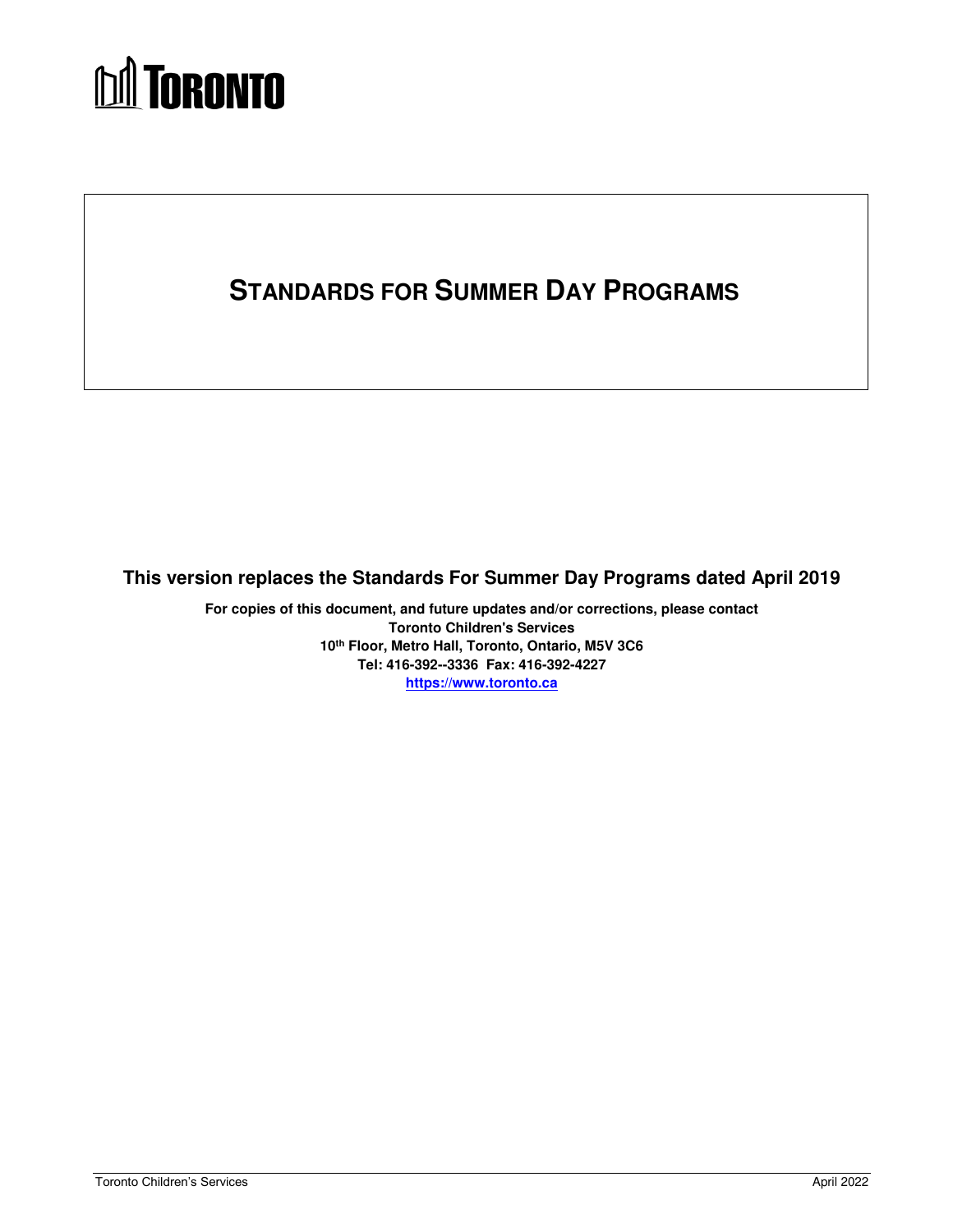#### **STANDARDS FOR SUMMER DAY PROGRAMS**

 Summer day programs for children shall be designed to provide opportunities for the social, physical recreational, cultural, and educational development of children. Programs should provide a safe and welcoming environment. Programs must strive to remove barriers that would prevent the full participation of all children, regardless of race, ethnicity, class, gender, ability, and family income.

To this end, summer day programs shall:

- $\bullet$ operate with flexible hours, whenever possible, to accommodate the needs of parents/guardian
- be affordable, with sliding scale fees
- appropriate programming, accommodation for special needs children, etc.) be sensitive and responsive to local community needs (e.g. language needs, culturally
- include a variety of programming to address physical activity, artistic, recreational, social, educational and life skills needs of participants
- utilize, not duplicate, existing community resources by acting as a base from which children can be taken to other activities
- groups to identify service needs and monitor community trends reflect a community development approach by working with parents/guardians and community
- high quality child care and programming ensure that staff working with children have the necessary training and supervision to provide

#### **STAFF**

 Hiring for summer programs should be based on employment equity practices to avoid discrimination based on race, ethnicity, physical ability, age, gender, class, or sexual orientation. The staff team for summer programs should fairly reflect the community served. Agency policies regarding Vulnerable Sector Checks (VSC) apply to Summer Day Programs.

Senior Program Staff should have:

- proven previous experience working with children in a supervised group setting
- supervisory and administration experience

 Senior staff must be at least 18 years of age although consideration may be given to a 17-year-old who has considerable experience working with children.

Junior Program Staff should have:

- some previous experience working with children in a supervised group setting
- All staff should have clear and specific written job descriptions. Regular supervision and a written evaluation by qualified senior staff should be conducted with all program staff.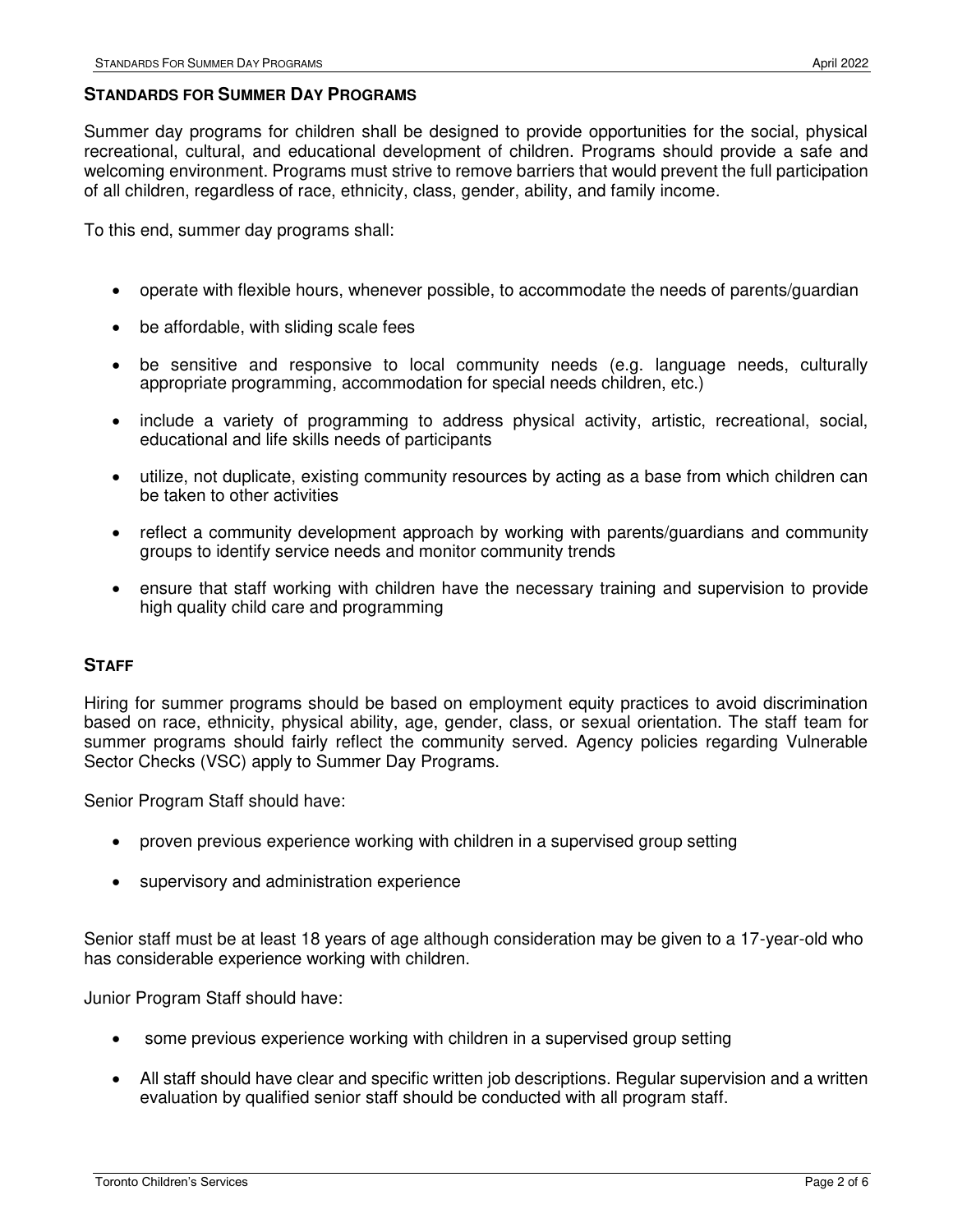Staff shall receive all mandatory benefits (WSIB, CPP, and EI) and employing agencies must follow all legislated labour practices. It is recommended that health information be available on file for all staff.

#### **CHILD/STAFF RATIOS**

The following are the minimum ratios. Whenever financially possible, or when the special needs of children demands extra staffing, these ratios should be improved upon.

- 4 5 year olds: one staff for each five children (1:5)
- 6 12 year olds: one staff (junior or senior) for each eight children (1:8)

A ratio of one senior staff person for eight junior staff should be maintained.

 Leaders in Training (LIT's), volunteers, and any student placements should be used to supplement, not replace, staff and are not to be left alone with children.

 It is further recommended that additional supervision be required for outings/field trips e.g. adult volunteers, parents/guardians

#### **SUPERVISION OF CHILDREN**

 Children must be supervised at all times to ensure safety. This supervision may vary according to the ages and individual needs of the children.

#### **STAFF TRAINING**

 It is the responsibility of each program to ensure that all summer staff has received appropriate training prior to their working with children. Minimum training period of one week are recommended. Such training should include:

- orientation to agency/program mandate, policies and practices (Including COVID-19 protocols)
- certified first aid training; a minimum of emergency first aid or CPR
- child safety precautions, guidelines re: allergies or medical needs
- health and food related illnesses, food handling
- **•** emergency procedures, reporting of serious incidents
- program planning
- behaviour guidance philosophy and procedures
- conflict resolution
- child abuse protocol
- procedures for outings and trips including agency and City of Toronto expectations regarding water-based activities
- Equity and Human Rights: anti-racism/anti-discrimination/anti-harassment training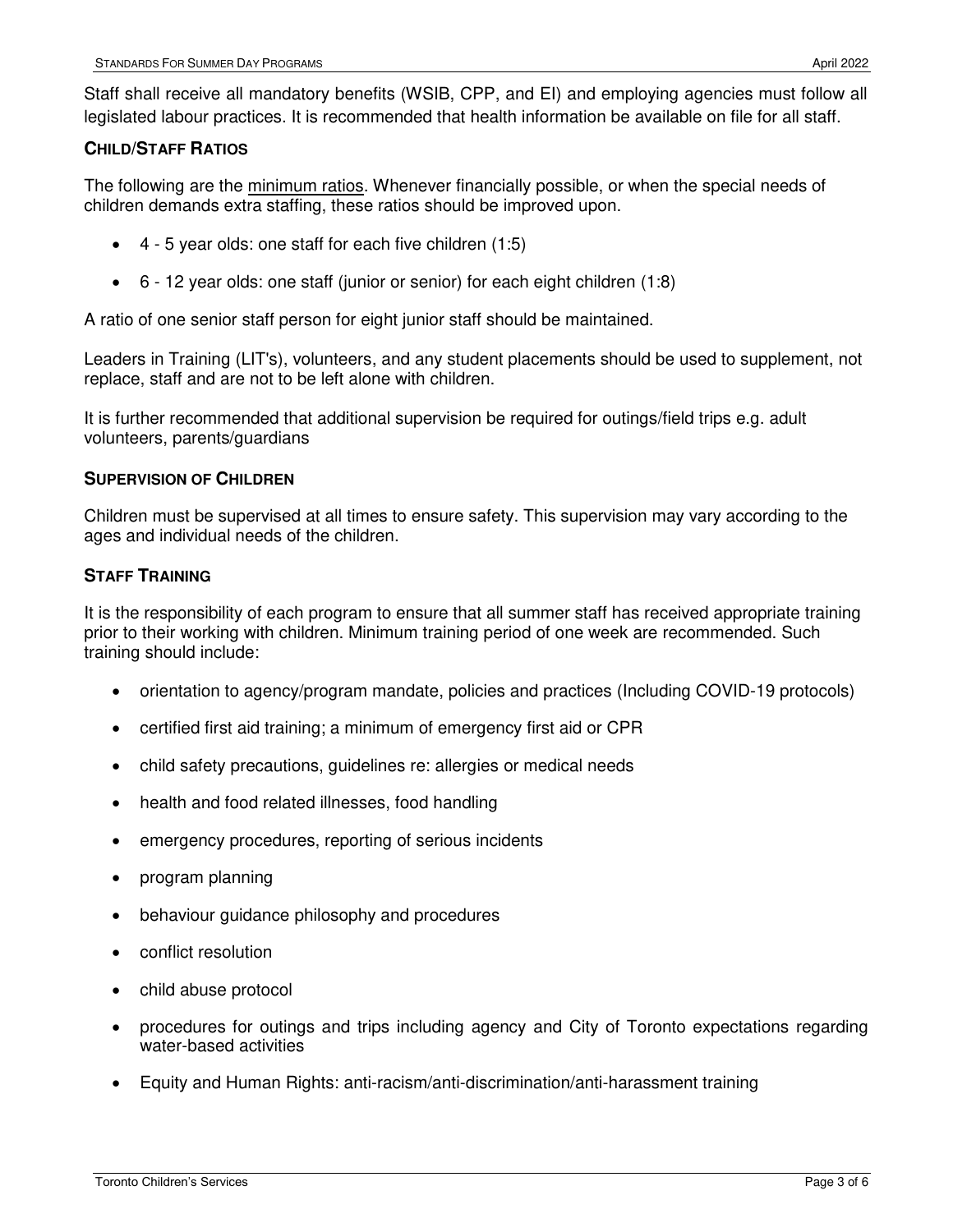#### **PROGRAM**

 There must be written planned activities, which are appropriate to the ages and abilities of the children. These activities must offer choice and variety (e.g. individual, small group, large group, quiet, active, etc.). There must be sufficient equipment/materials available to carry out the plans.

#### **SPACE/FACILITIES**

 It is the responsibility of each program to ensure that the children are cared for in a healthy environment with access to water, toilets, a telephone, fire extinguisher, and complete first aid kit(s).

 There must be procedures for regular cleaning and maintenance of the facility, and routine checks to ensure safety (e.g. procedures and containers for syringes found on premises). Fire drills must be practiced and there should be one drill per session or one drill every two weeks, with a record kept of all drills.

drills.<br>There must be adequate space available for program activities and provision for shelter in inclement weather.

 Recognizing the dangers of second hand smoke as well as the importance of positive role modelling, smoking by staff and volunteers in front of the children must not be permitted.

#### **\*\*\*OFF-SITE TRIPS AND OUTINGS**

 Given that this is an area of risk the City of Toronto has several requirements regarding off site trips. Agency Staff need to pay particular attention to these requirements and Children's Services Consultants will also review the requirements during the Summer Day Visit

- site must be familiar to at least some of the staff and a pre visit is recommended
- all swimming facilities visited **must** have qualified lifeguards with current certification
- first aid kits must be taken on all outings
- information about children (parent/guardian phone numbers, health numbers, allergies, etc.) must be taken on outings
- $\bullet$ trip forms (generic or trip-specific) must be signed by parent/guardian prior to trips
- list of who is on the trip must be left at the home site
- staff and children must discuss procedures for lost children prior to each trip
- if return from trip site is delayed, the Agency must be notified
- staff should take extra cash in the event it is needed for emergency taxi fare
- children should carry identification such as the name and phone number of the program rather than the name of the child

#### **FOOD**

 Where the length of day warrants it, snacks should be provided either by the parents/guardian or the program. Emergency food supply should be available in the event a child forgets to bring snack or lunch. If parents/guardians are required to provide lunch, they should be given guidelines regarding nutrition and safety when food cannot be refrigerated.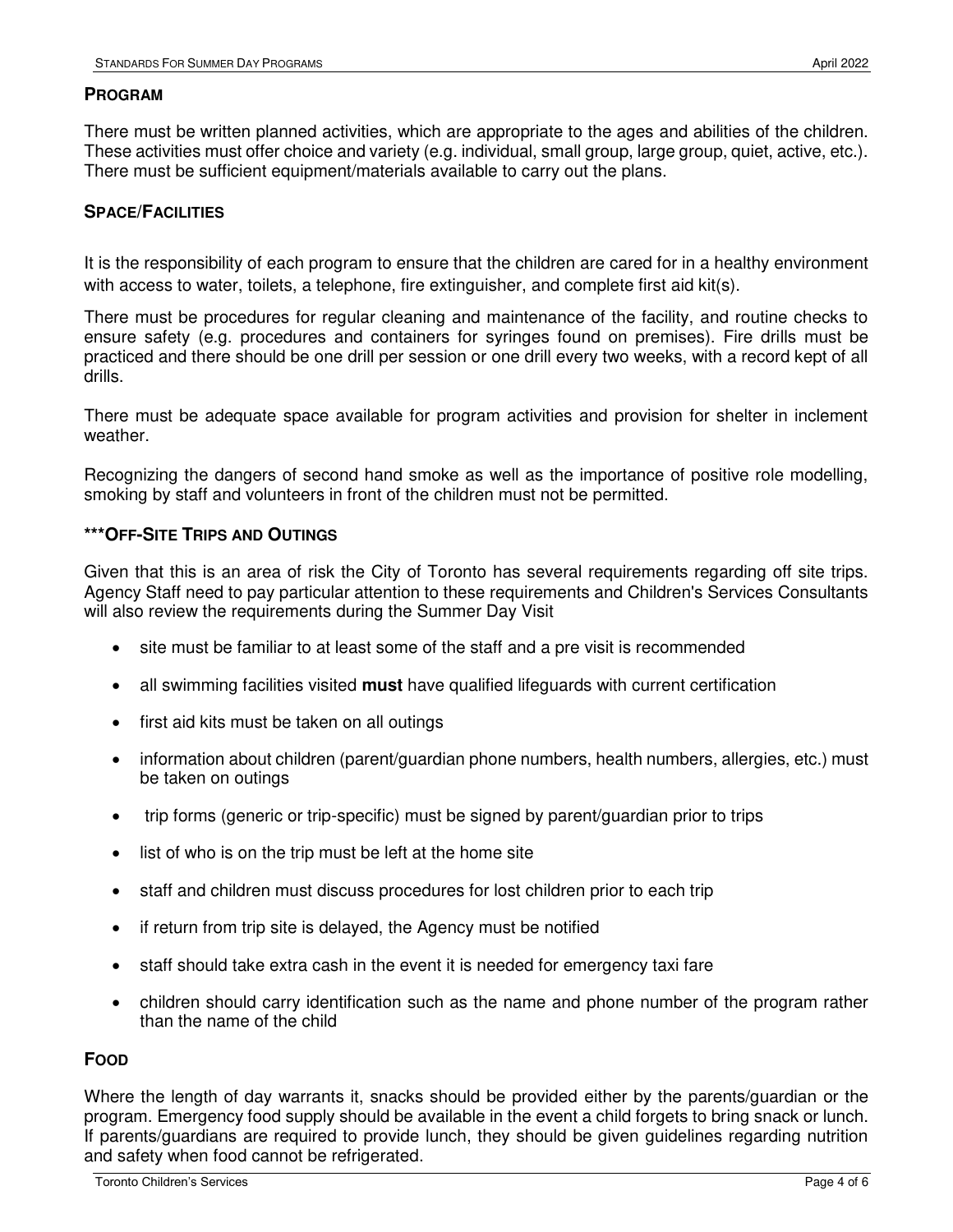Good health practices must be followed such as washing hands and wiping tables before meals, and guidelines for the handling of food allergies in place. Mealtimes should be relaxed and pleasant.

#### **ADMINISTRATION**

Programs must have written policies and procedures on:

- emergencies (this must include the reporting of serious incidents/occurrences to the City of Toronto, see Appendix A);
- behaviour guidelines outlining both acceptable and unacceptable practices;
- child abuse (both the reporting of suspected child abuse and accusations of child abuse against staff);
- anti-racism/anti-discrimination/anti-harassment training;
- children who do not arrive at camp program on scheduled date/time;
- information about trips, outings, overnights if applicable, including generic waiver, or individual waivers per outing, depending on Agency policy;
- Agency staff access to information on children's forms;
- communicating relevant information to parent/guardian; and
- media releases.

#### **REGISTRATION**

 Registration forms must be designed in such a manner so that staff has sufficient information about a child to ensure their safety. They should not be unnecessarily intrusive and should be written in clear language with translations where needed.<br>Camp forms should include

- 1. child's name, date of birth
- 2. parent/guardian's name, address, phone number, alternate phone number
- 3. in the event parent/guardian cannot be reached, emergency contact name, phone number and relationship to child
- 4. emergency medical consent
- 5. any health information the staff need to know (e.g. allergies, medications, other)
- 6. information about any special considerations for the child
- 7. health card number

 8. safe arrival/departure information: who normally picks up and drops off child; is there any one who should not be allowed to pick up child;

9. procedure for phoning if child does not arrive at camp program on scheduled date/time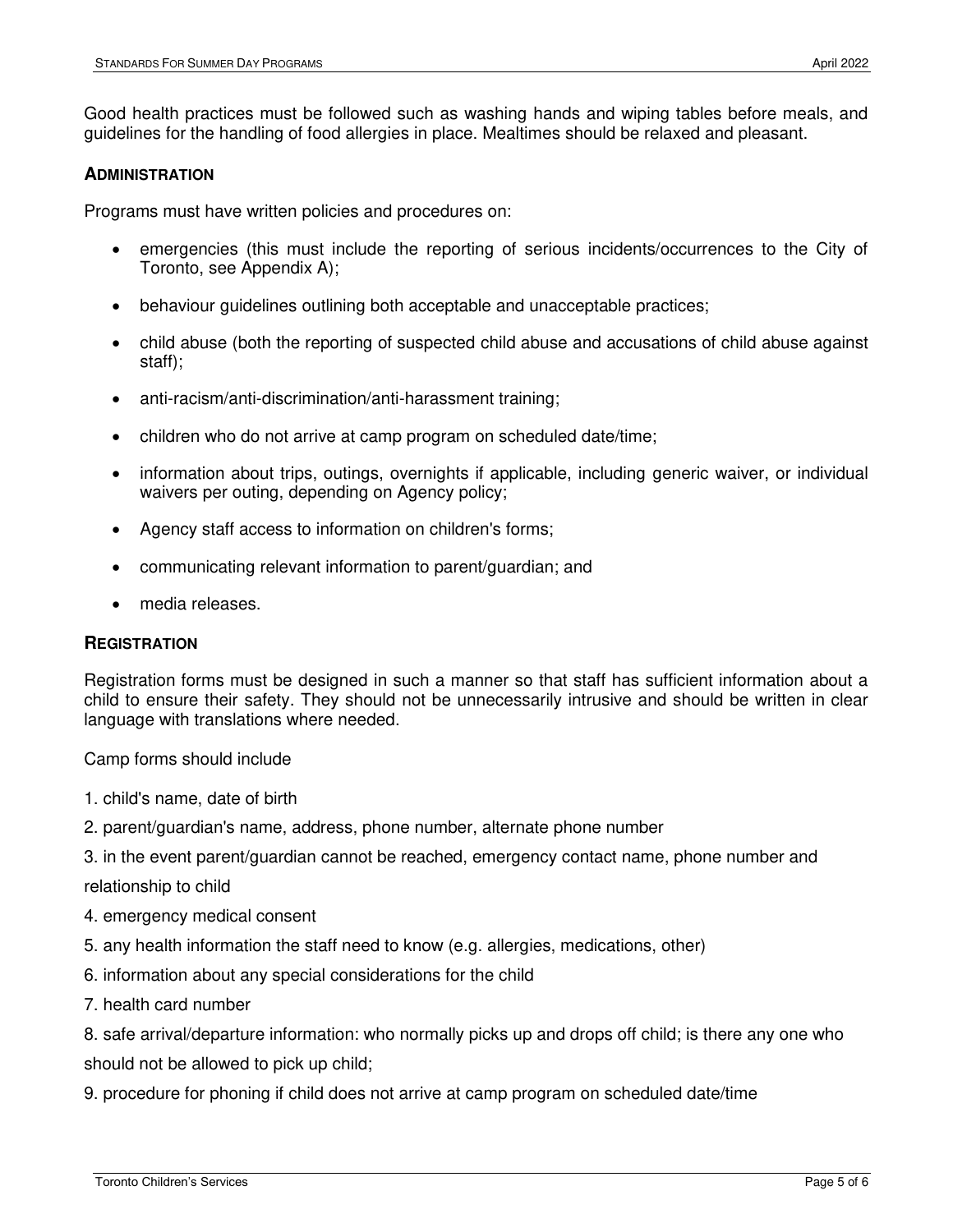#### **PROGRAMS UNABLE TO MEET STANDARDS**

 If after two visits from City of Toronto staff, a program is still unable to meet standards then a discussion will take place between City of Toronto staff and the agency staff to determine the continuation of the program for the current year and future funding.